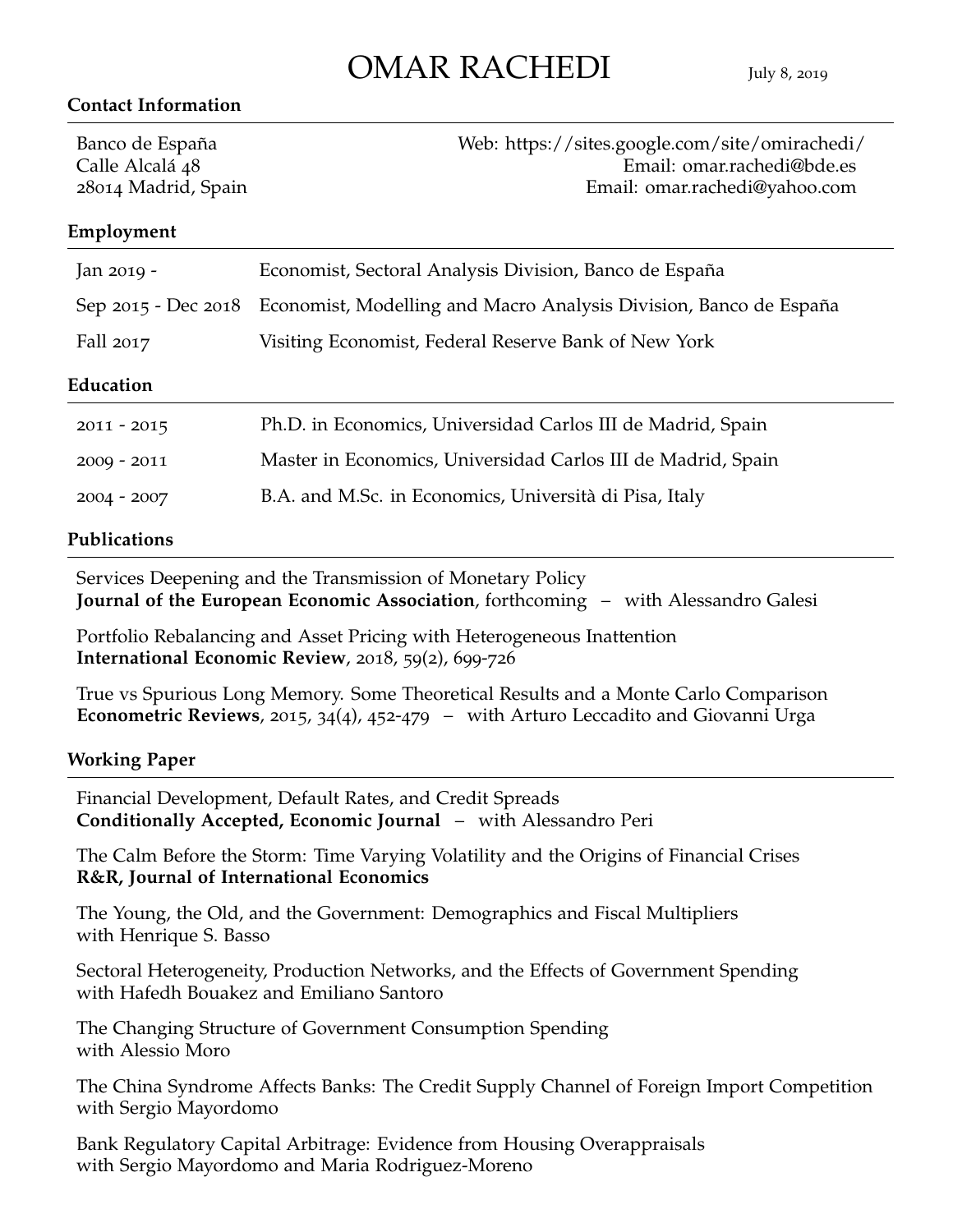### **Work in Progress**

The Public Investment Multiplier with Hafedh Bouakez

Misallocation, College Attendance, and the Persistent Scarring Effects of a Housing Boom with Luis Franjo and Emircan Yurdagul

Firm Dynamics and the Minimum Wage with Effrosyni Adamopoulou and Emircan Yurdagul

## **Refereeing**

Review of Economic Studies, Economic Journal, Journal of International Economics, International Journal of Central Banking, SERIEs – Journal of the Spanish Economic Association, B.E. Journal of Macroeconomics, Economic Letters

## **Recent Conference Presentations, Discussions & Seminars (including scheduled)**

2019 Lancaster University; Theories and Methods in Macroeconomics, Nuremberg; SNDE Conference, Dallas; Banco de Espana-CEMFI Workshop, Madrid; E1Macro-QMQM: London Workshop in Quantitative Macroeconomics, London; Recent Developments in Macroeconomic Modelling, Barcelona; IBEO Workshop, Alghero; Macro Workshop, Pamplona; CSEF-IGIER Symposium on Economics and Institutions, Anacapri; SAET Conference, Ischia; Finance Forum, Madrid; Endless Summer Conference on Financial Intermediation and Corporate Finance, Athens; Dynare Conference, Lausanne; ESCB Research Cluster 3 Conference, Madrid

2018 Universidad Carlos III de Madrid; Glasgow University; Banco de Portugal; CERGE-EI; Universidad de Alicante; Latvijas Banka; Fiscal Policy in EMU: The Way Ahead, Frankfurt; Theories and Methods in Macroeconomics, Paris; Bristol Macro Workshop; Workshop on Structural Transformation and Macroeconomic Dynamics, Cagliari; CEPR Conference on Growth and Inequality: Long-Term Effects of Short-Term Policies, Tel Aviv; World Bank-Banco de España Conference on Output Fluctuations and Long-Term Growth, Madrid; Bank of Russia Research Conference, Saint Petersburg; Portuguese Economic Journal, Lisbon; Macro Banking and Finance Workshop, Alghero; Midwest Macro Meetings, Nashville; ESCB Research Cluster 2 Conference, Paris; CEBRA Annual International Finance and Macro Program Meeting, Madrid; SAEe, Madrid; Joint French Macro Workshop, Paris

2017 University of Copenhagen; Bank of Canada; Federal Reserve Bank of New York; Stony Brook University; Universitat de Barcelona; CUNEF; RES Meeting, Bristol; CEPR ESSIM, Tarragona; IBEO Workshop, Alghero; CEF Conference, New York; ESCB Day Ahead Conference, Lisbon; EEA-ESEM, Lisbon; IWH INFER Workshop on Challenges and Implications of Inflationary Dynamics, Halle; Macro Banking and Finance Workshop, Milan; ECB Conference on Understanding Inflation, Frankfurt; SAEe, Barcelona

2016 Norges Bank; CEFER-Bank of Lithuania; National Bank of Slovakia; University of Oxford; PUC-Chile; Banco Central de Chile; SGF Conference, Zurich; SAEe, Bilbao; Workshop in Quantitative Macroeconomics, Mannheim; Fiscal Sustainability: XXI Century, Madrid; Conference of the Portuguese Economic Journal, Coimbra; IBEO Workshop, Alghero; Macro Banking and Finance Workshop, Rome; Dynare Conference, Rome